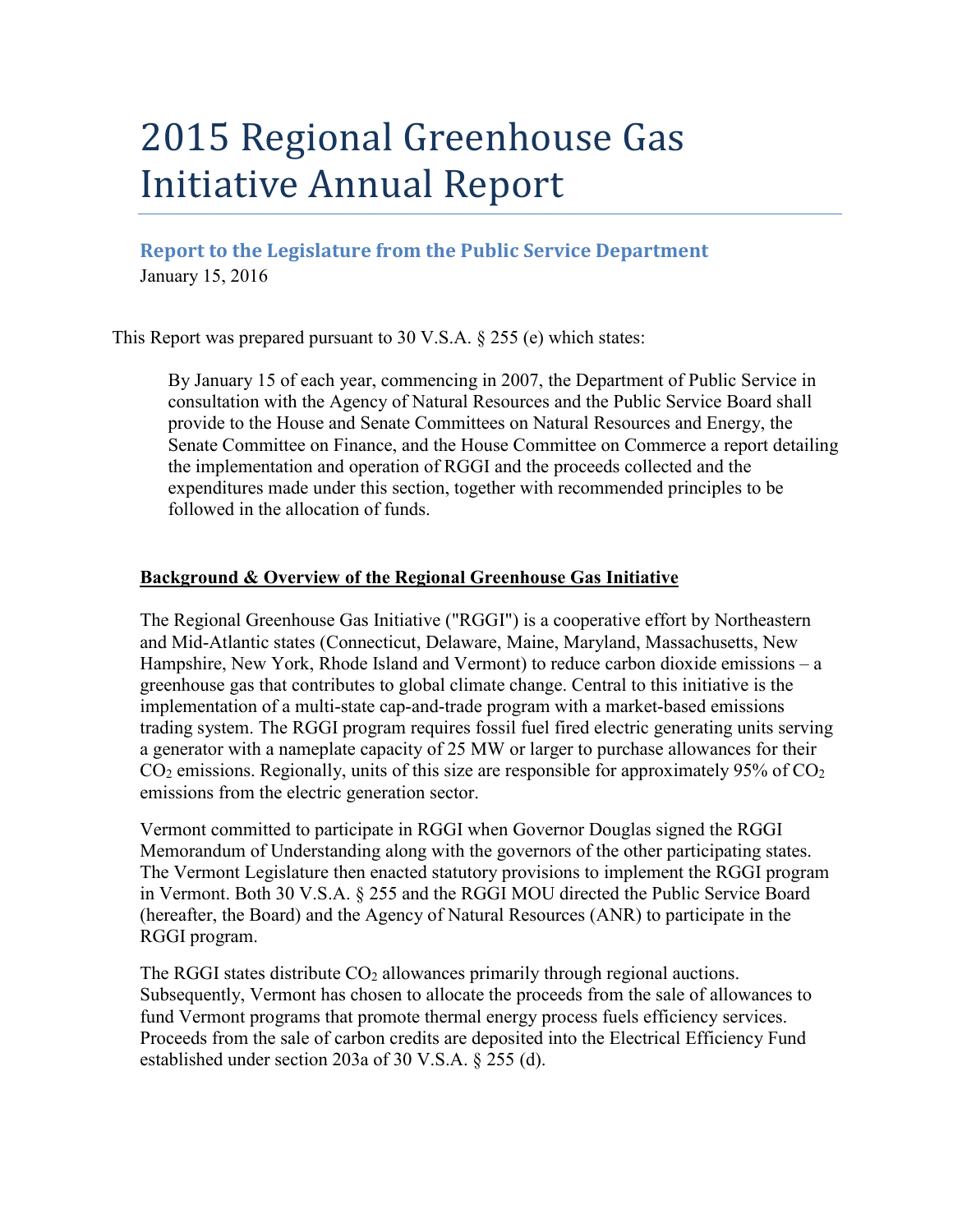## **Auction Results for 2015**

| Auction                               | Auction      | Quantity   | <b>Quantity Sold</b> | Clearing      |  |
|---------------------------------------|--------------|------------|----------------------|---------------|--|
| Number                                | Format       | Offered    |                      | Price         |  |
| 27                                    | Sealed Bid - | 15,272,670 | 15,272,670           | \$5.41        |  |
|                                       | Uniform      |            |                      |               |  |
|                                       | Price        |            |                      |               |  |
| 28                                    | Sealed Bid - | 15.507,571 | 15,507,571           | \$5.50        |  |
|                                       | Uniform      |            |                      |               |  |
|                                       | Price        |            |                      |               |  |
| 29                                    | Sealed Bid - | 25,374,294 | 25,374,294           | \$6.02        |  |
|                                       | Uniform      |            |                      |               |  |
|                                       | Price        |            |                      |               |  |
| 30                                    | Sealed Bid - | 15,374,274 | 15,374,274           | \$7.50        |  |
|                                       | Uniform      |            |                      |               |  |
|                                       | Price        |            |                      |               |  |
|                                       |              |            |                      |               |  |
| Total                                 |              | 71,528,809 | 71,528,809           | $$6.10^{[1]}$ |  |
| <sup>[1]</sup> Weighted Average Price |              |            |                      |               |  |

# **CO2 Allowance Auction Results - All Participating States, 2015**

### **CO2 Allowance Auction Results - Vermont, 2015[a](#page-1-0)**

| Auction                    | <b>Quantity Sold</b> | Clearing      | Total          |  |
|----------------------------|----------------------|---------------|----------------|--|
| Number                     |                      | Price         | Proceeds       |  |
| 27                         | 117,930              | \$5.41        | \$638,001.30   |  |
| 28                         | 117,929              | \$5.50        | \$648,609.50   |  |
| 29                         | 192,139              | \$6.02        | \$1,156,676.78 |  |
| 30                         | 117,292              | \$7.50        | \$884,467.50   |  |
|                            |                      |               |                |  |
| Total                      | 545,290              | $$6.10^{[1]}$ | \$3,327,755.08 |  |
| [1] Weighted Average Price |                      |               |                |  |

In sum, Vermont participated in four (4) market-based auctions for carbon allowances in 2015 and sold over 545,000 allowances for a total of more than \$3.3 million. Approximately \$3.3 million of this has been transferred to the Electrical Efficiency Fund, as directed by 30 V.S.A. §§ 255(d) and 203a.

<span id="page-1-0"></span><sup>&</sup>lt;sup>a</sup> Detailed auction results [https://www.rggi.org/docs/Auctions/30/VT\\_Proceeds\\_By\\_Auction.pdf](https://www.rggi.org/docs/Auctions/30/VT_Proceeds_By_Auction.pdf)